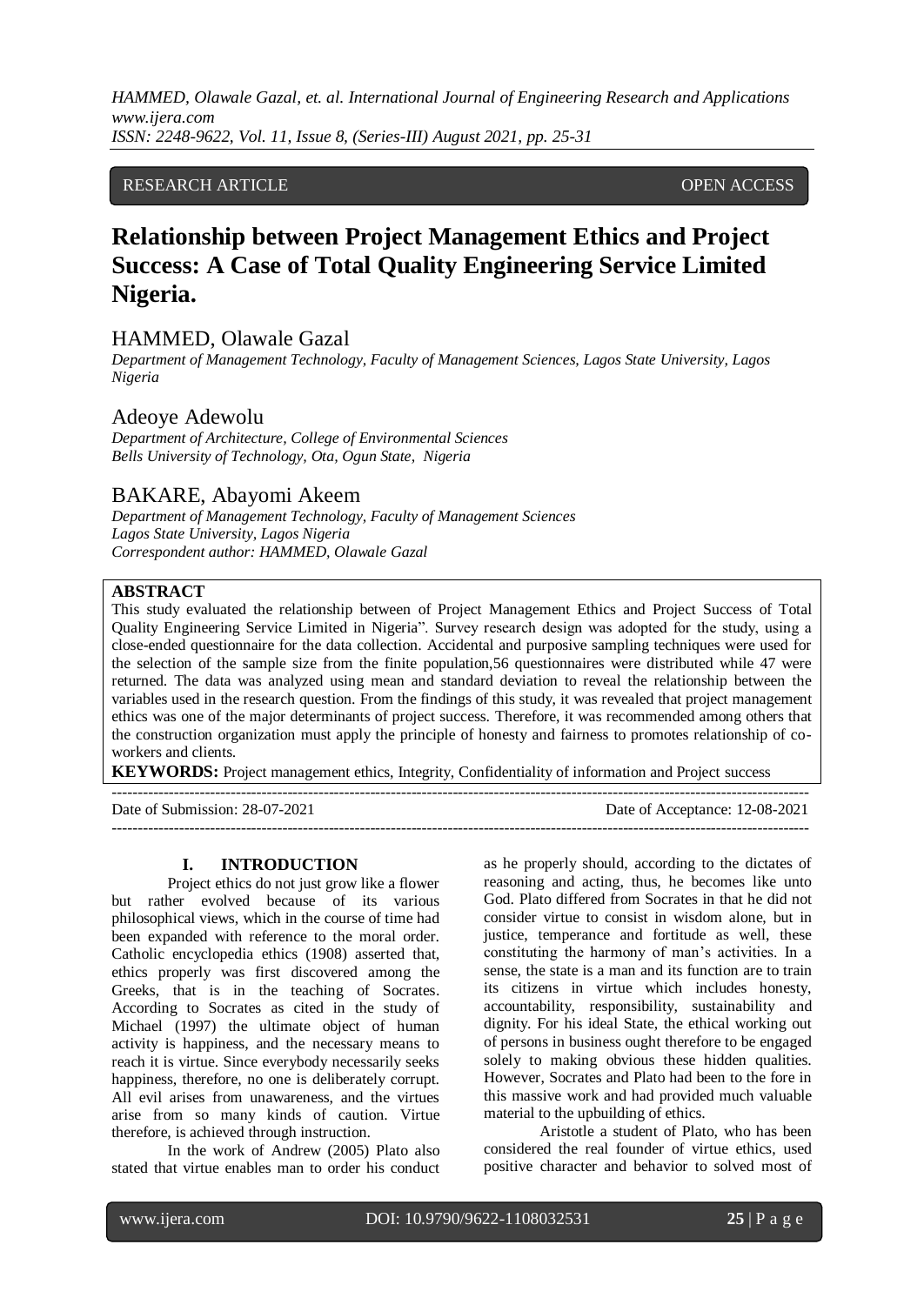*HAMMED, Olawale Gazal, et. al. International Journal of Engineering Research and Applications www.ijera.com ISSN: 2248-9622, Vol. 11, Issue 8, (Series-III) August 2021, pp. 25-31*

the problems that are concerns with ethics itself in his ethical and political writings. Unlike Plato, who began with ideas as the basis of his observation, Aristotle chose rather to take the facts of experience as his starting-point; these he analyzed accurately, and sought to trace to their highest and ultimate causes. He set out from the point that all men accept happiness as the ultimate object of all their endeavors as the highest good, which is sought for its own sake, and to which all other goods merely serve as means. This happiness cannot consist in external goods, but only in the activity proper to human nature, not indeed in such a lower activity of the vegetative and sensitive life as man possesses in common with plants and brutes, but in the highest and most perfect activity of his reason, which springs in turn from virtue. This activity, however, has to be exercised in a perfect and enduring life. The highest pleasure is naturally bound-up with this activity, yet, to constitute perfect happiness, external goods must also supply their share. True happiness, though prepared for him by the gods as the object and reward of virtue, can be attained only through a man's own individual exertion. With intense penetration, Aristotle thereupon proceeds to investigate in turn, each of the intellectual and moral virtues and his treatment of them must now be regarded to as in great part correct. The nature of the state and of the family was in the main, rightly explained by him. The only pity is that his vision did not penetrate beyond this earthly life, and that he never saw clearly the relations of man to God. (Stephen, David, Gayle and Joshua, 2010)

Construction industry's primary goal focuses mainly on achieving value for money the client has paid for. This is achieved through good service delivered which centers on ethical standards displayed by the construction industry's professionals (Adeyinka, Jagboro & Ojo, 2003). Mansfield (2008) considered ethics to be explicit philosophical reflection on moral beliefs and practices. According to Longstaff (1999), a professional's ethical landscape is made up of choices, decisions and practical application of shared core values and principles. A key issue in this approach is the need for practitioners to reflect upon their own professional practices that would have been developed within the particular profession. These fundamental principles of most professional bodies include integrity, objectivity, competence and care, confidentiality and behavior.

# **Statement of problem**

Construction industry is considered one of the most susceptible to unethical practices because it involves substantial capital investments, providing large-scale opportunities for rent extraction as well as investments that usually cannot be redeployed after implementation. Unethical practices take place at every phase of a construction project, such as, during planning and design, pre-qualification and tender, project execution and operation and maintenance. Such practices sometimes result into overlay complex components, overpriced and delayed of project delivery. These ethical problems have lasting impact detrimental to construction and engineering firms such as wasted tender expenses, tendering uncertainty, increased project costs, economic damage, blackmail, criminal prosecutions, fines, blacklisting and reputational risk. The issue of professional ethics has sparked enthusiastic concern and pragmatic discussion among the public and there is growing demand by the current literature such as good ethical practices and professional behavior in the construction industry.

#### **Objective of the Study**

The main objectives of the study are:

i to assess the integrity of the Project Managers on timely delivery of projects in the construction industry.

ii to assess the integrity of construction industry and sustainability of its businesses as measured by the integrity of the project managers.

#### **Research Question**

The following questions guided the study:

- i. Does integrity of Project Managers determine timely delivery of a project in the construction industry?
- ii. Does integrity of project manager affect sustainability of the industry?

# **II. LITERATURE REVIEW**

Velasquez (1998) refers to ethics as 'the pursuit of studying the moral standards of a society and question on how standards relates to one's existence and to know if these standards are reasonable'. It calls for investigation into the essential characteristics of morality, incorporates moral judgments, standards and rules of conduct (Taylor, 1975 cited by Chow, 2000). Ethical behavior is not just the right thing to do but it is a necessity (Longstaff, 2004, cited by Maree, 2007).

Vee and Skitmore (2003) asserted that ethics mainly entails a disposition of good behavior by which human undertakings and approaches could be concluded to be considerable or disgusting i.e. being right or wrong. The principles to identify in account of a particular rating of human activities, and good standards starting at a person's behavior that is just in an environment might be termed unjust in another. However, even in the same environment,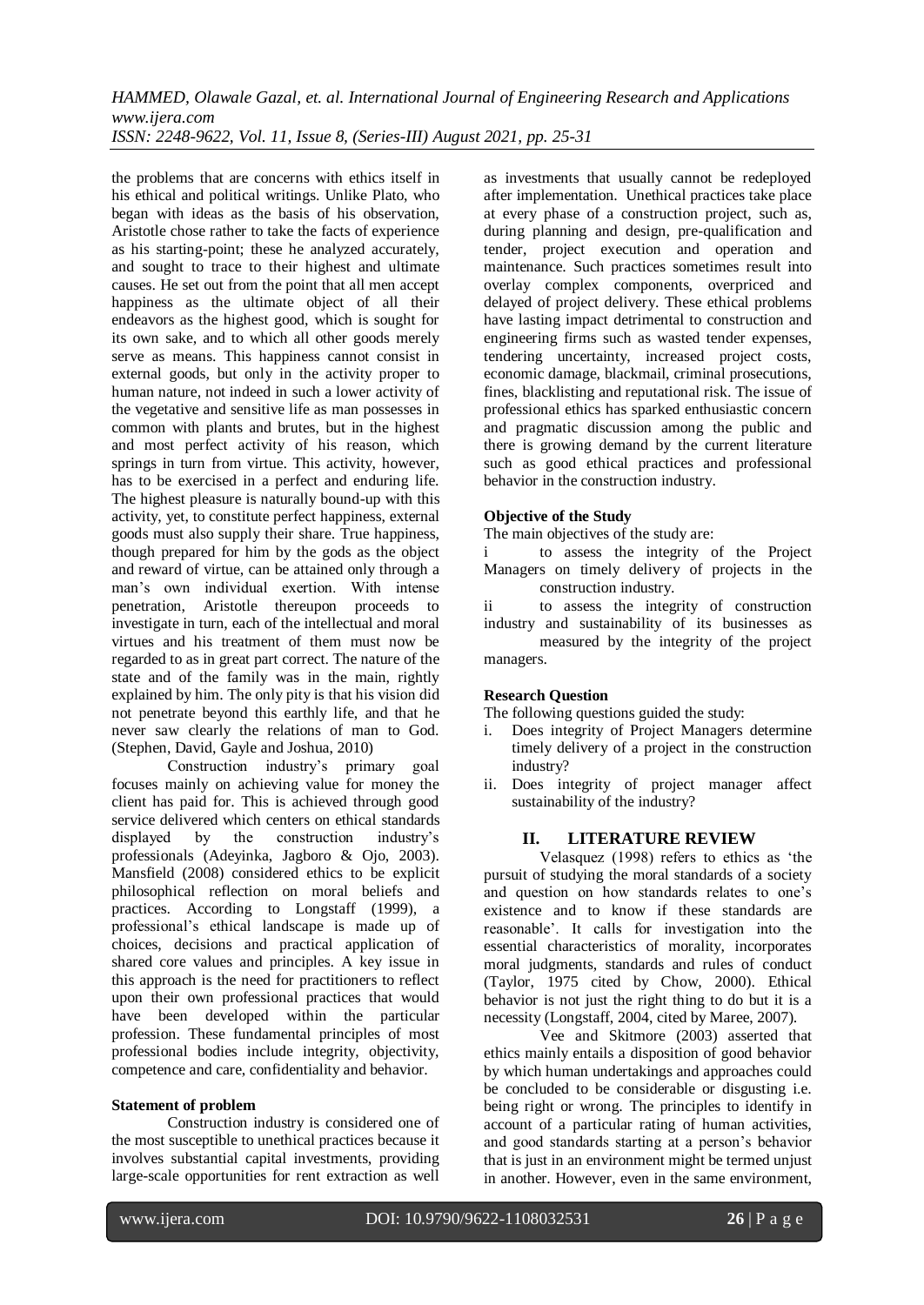*HAMMED, Olawale Gazal, et. al. International Journal of Engineering Research and Applications www.ijera.com ISSN: 2248-9622, Vol. 11, Issue 8, (Series-III) August 2021, pp. 25-31*

the explanations might be definite and even indefinite. Adding to this dubiousness is the way that people frequently make their own understandings of appropriate good and moral conduct (Hinze, 1993). Sinha, (2007) articulated that ethics can't be instructed, rather what can be educated, but a system for assessing moral and deciding issues. Ethics direction incorporates various measurements accordingly, a coordinated way to deal with the structure that appears to be suitable. Ethics isn't just about definition, set down the code of ethics nor build up how the code of ethics may be read (Oyewobi, 2011). Hassim (2010) and Pearl, (2005) asserted that ethics does not necessarily mean discerning a target decency yet incorporates meditation, language, reasoning, strategy and discernment that educate the decisions individuals make in their everyday experience that impact their own success and that of others. It isn't just about the way we carry on, think or act, there are likewise different components that influence the way we act either morally or dishonestly (Ayat, 2013).

Oyewobi, (2011) stated that ethics does not necessarily mean a goal is great; however, it comprises a cautious plan in settling on a feasible decision or differentiating if the decision is right or wrong. It is strenuous to supervise moral respects, as it is a personal thing. It is about individual conduct and it is about standards like quality guidelines. It is indecent that staffs act at work in any capacity they like. The clients see the conducts of the staffs and that impression can incorporate values and degenerate into moral issues. (Holme, 2008).

Project management ethics therefore is defined as the morals that govern the activities of application of knowledge, skills, tools and techniques in realizing project goals. Project management ethics is an essential ingredient in managing projects. It is about making the best possible decisions concerning people, resources and the environment. In addition, there are different philosophies related to ethics ranging from the pragmatic to the situational interpretations. Clearly, within a profession, compliance to each code of conduct is critical to maintaining your professional standing in that space. This applies to activities in project management; short of a formal complaint or review by the organization happening, there is much grey area that needs to be explored as to what constitutes ethical behavior within the day-to-day oversight and management of a project (Oshungboye,2019).

# **Benefits of Project Management Ethics**

Ethical people are those who recognize the difference between right and wrong and consistently strive to set an example of good conduct. In business settings, being ethical means applying principles of honesty and fairness to relationships with coworkers and customers.

Ethics play a critical role in project management in these following: (Rafi,2003)

- 1. It raises future standards and elevates profession.
- 2. It boosts trust of others.
- 3. It imprints on individual moral mindsets and behaviors.
- 4. It promotes business relationships
- 5. It promotes fair decision-making.
- 6. It reduces project risks.
- 7. It provides a greater chance of success.
- 8. It reduces anxiety and stress and ultimately turnover in projects (Rafi,2003).

#### **Integrity**

Integrity is a conceptual framework for outlining how the intention of a policy can be maintained throughout the implementation process regardless of any environmental turbulence that may be encountered throughout the process. Integrity does not necessarily mean the implementation of a policy will be achieved exactly how it was first envisaged. In fact, the environmental changes that may occur from the time the original policy was developed, may mean rigidly adhering to a specific policy that was originally outlined may produce a worse result than not implementing the policy at all. Rather, Integrity focuses on ensuring the guiding intent of a policy is achieved within a fluid organizational and environmental construct. Integrity requires both a clear understanding throughout the organization of the policy intent and the means for ensuring that this intent is maintained in a fluid organizational environment (Rafi,2003).

#### **Organization Sustainability**

According to Hasmann (2010), sustainability evolved from eternal conflict between individual interest and public interest. The problem encountered has been to compare sustainability in terms of progress, technology and improved standards of living. Sustainability means acting responsibly and maintaining long term relationship (Kuhlman & Farrington, 2010). This develops the need for reconciliation of social, economic and climatic aspect (Tovey, 2009). Corporations face the same problems when developing projects and they have to consider all the three pillars of sustainable development if they want to achieve success.

Nidumolu (2009) signals the advantages of sustainability practices, as companies reduce cost and increase revenues. He considers that organizations gain competitive advantage, being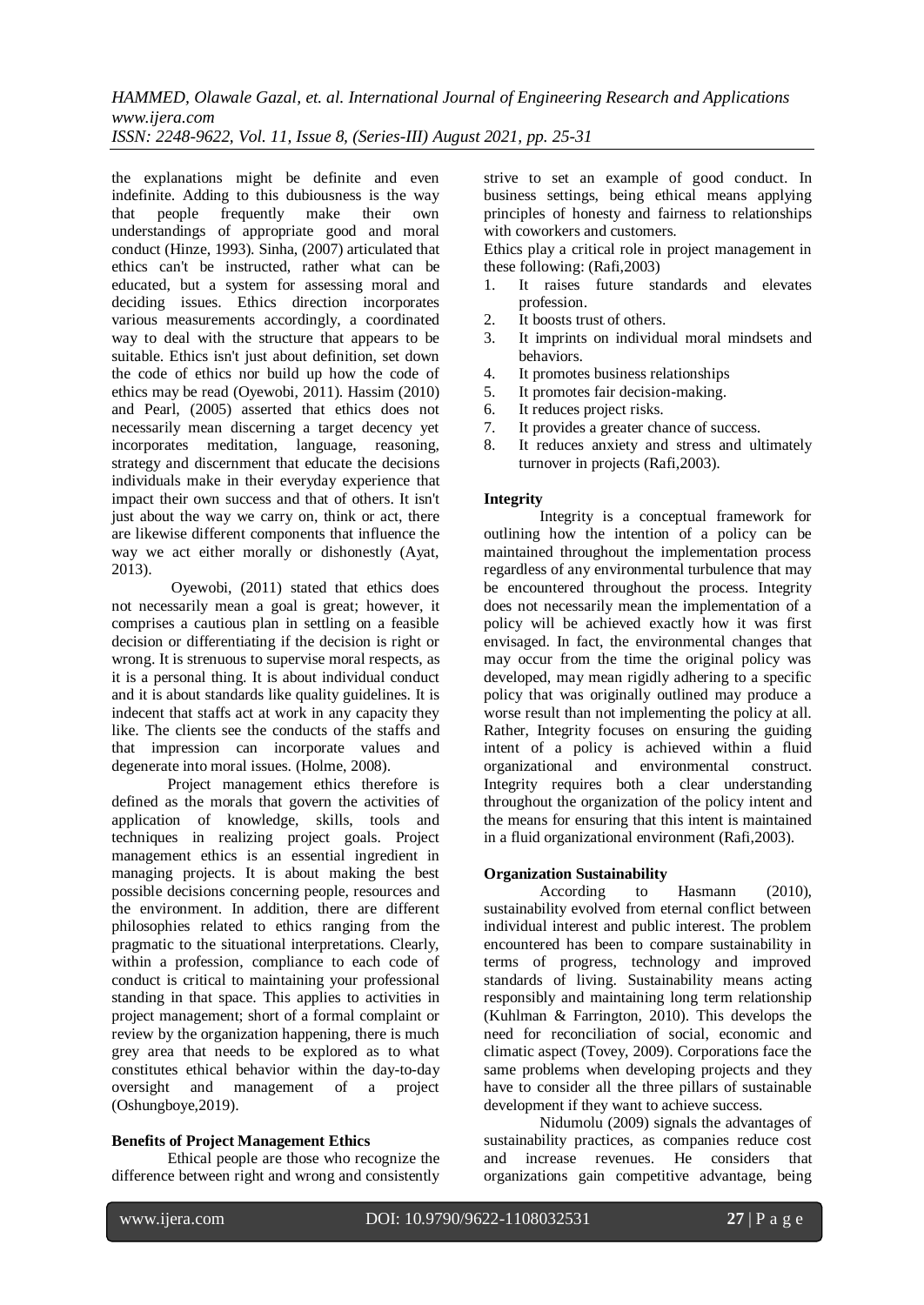able to "rethink business models, products, technologies, process". These results represent evidence for the fact that successful projects with both economic and social environmental benefits can be determined by sustainability behavior.

Han (2012) stated that sustainability brings about innovation and original solutions. Focusing on the vision of a sustainable future in the circumstances of large industrialized economies, his aims was to spot the benefit of innovation for sustainability. He further explained that sustainability and innovation are highly correlated and are both essential for project managers. Similar studies that discuss sustainable development and urban social sustainability present two distinct perspectives, of social equity and community sustainability (Dempsey, 2011) and describe the progress of cities, organization and products, underlining the concept of social sustainability in terms of urban development (Weingaertner, 2011).

# **Deontological Ethics Theories**

The philosopher Immanuel Kant suggested that one should act according to his or her duty. According to Wainwright (2005) Kant argued that one's actions should ultimately be expressions of one's basic commitment to a moral law that is incumbent on all rational beings or that one should act in such a way that "the principles of the action could become a universal law in a world which one would have to live in." Kant's view, therefore, assesses morality by examining the nature of actions rather than goals achieved. This view supports the well-known phrase "do unto others, as you would have them do unto you". The second view proposes that one should act in a way that ensures "respect for others as rational and free beings" and that one should make decisions in a large part based on this respect. The English philosopher John Locke held the view that everybody is born with certain natural rights, which cannot be taken away and should, therefore, be used as a fundamental grounding for decision-making (Bradburn, 2001).

In other words, for whatever decision that has to be made, one has to first take into account any human rights. The Harvard philosopher, John Rawls developed the concept of "justice as fairness". Rawls (2005) states that "justice as fairness" is a status quo in which agreements reached are fair. In addition, it is a state of affairs in which the parties are equally represented as moral persons and the outcome is not conditioned by arbitrary contingencies or the relative balance of social. Also prescribed to the idea of the "veil of ignorance" when making decisions of an ethical nature and in which one does not know how various alternatives will affect one's case and that one is then obliged to evaluate a situation on the basis of general considerations. Under this idea, it assumes that one does not know one's sex, race, nationality, individual tastes, place in society, fortune in natural assets, abilities, one's aversion to risk and economic or political situation. Decisions should therefore be made on a selfless view that has not been influenced by who we are, what we know and our motivations (Rawls, 2005). In essence, this view holds that decisions must be made with a level playing field in mind.

# **III. MATERIAL AND METHODS**

The study population comprised of the 56 engineers/project managers and site supervisors of Total Quality Engineering Service Limited Nigeria. The firm was located at Ikeja division of Lagos State The firm specialized in both road maintenance, rehabilitation and road construction. Purposive and Accidental sampling techniques were used to select 47 samples of the population at. Survey research design was used for the data collection. The research instrument was validated using content validity, while Cronbach Alpha was used for the reliability test of the instrument at 0.83. The data collected were analysed using descriptive statistics.

# **IV. RESULTS AND DISCUSSION**

This aspect presents the outcomes of the study that was conducted based on the research methodology was previously discussed. Forty-seven (47) copies of questionnaires were distributed to the engineers/project managers and site supervisors of Total Quality Engineering Services Limited and the forty-seven questionnaires were retrieved from the respondents. Data analysis was performed using descriptive statistics involving cross tabulation, mean and standard deviation.

# **Research Question 1**

Does integrity of Project Managers determine timely delivery of a project in the construction industry?

In order to answer this question, respondents were asked to rate series of questions using a scale ranging from 1 to 5

Table 1 presents the mean responses and standard deviations of the respondents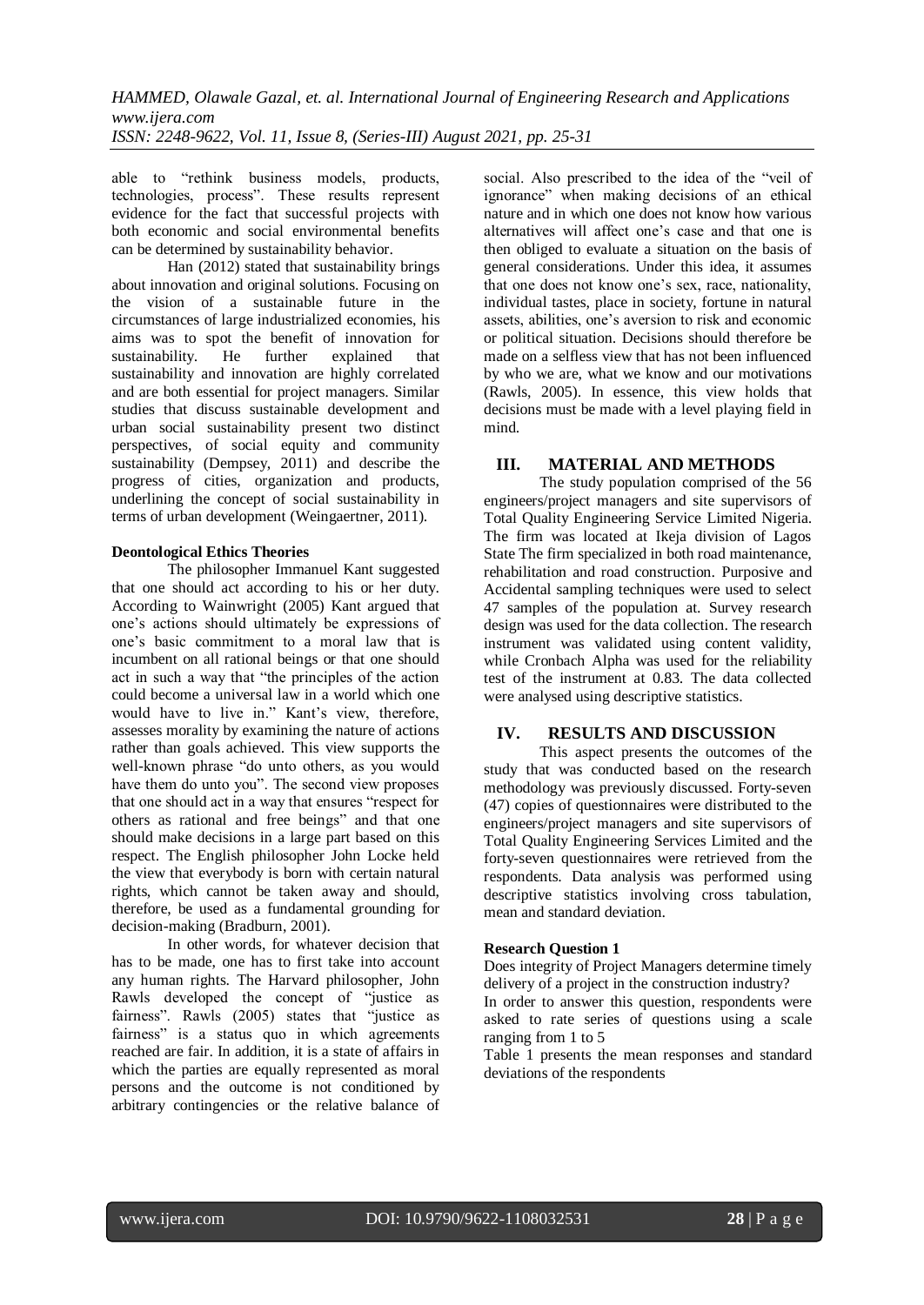| CONSULUCTION MURDER V.                                                                                                |    |      |                |                 |          |  |  |  |
|-----------------------------------------------------------------------------------------------------------------------|----|------|----------------|-----------------|----------|--|--|--|
| <b>Descriptive Statistics</b>                                                                                         |    |      |                |                 |          |  |  |  |
|                                                                                                                       | N  | Mean | Std. Deviation | <b>Skewness</b> | Kurtosis |  |  |  |
| Our organization capabilities enhance prompt delivery of<br>our deliverables                                          | 47 | 4.83 | .524           | $-2.591$        | 8.624    |  |  |  |
| Our organization responsiveness to project enhance the<br>timely delivery of our projects                             | 47 | 4.60 | .614           | $-1.857$        | 5.219    |  |  |  |
| Our staff capabilities to do what is the right prompt<br>timely delivery of the projects                              | 47 | 4.53 | .546           | $-.550$         | $-0.873$ |  |  |  |
| Our organization image enhances timely delivery of the<br>projects                                                    | 47 | 4.19 | .647           | $-.703$         | 1.749    |  |  |  |
| Our organization abilities to handle projects with clarity<br>and discernment enhances prompt delivery of our project | 47 | 4.11 | .866           | $-1.892$        | 5.602    |  |  |  |
| Our organization honesty promotes timely delivery of<br>our projects                                                  | 47 | 4.40 | .577           | $-.317$         | $-735$   |  |  |  |
| Our organization fair judgment on product quality<br>promote timely delivery of our projects                          | 47 | 4.11 | 1.026          | $-1.355$        | 1.907    |  |  |  |
| Valid N (listwise)                                                                                                    | 47 |      |                |                 |          |  |  |  |

**Table 1:** To what extent does integrity of Project Managers determine timely delivery of a project in the construction industry?

*Source: Field Survey (2019)*

The top attributes of Timely Delivery of Project when arranged in order of priority based on the mean value are *perceiving how organisation capabilities enhance prompt delivery* (4.83), *perception of how organisation responsiveness enhance timely delivery of project* (4.60), *understanding how staff capabilities enhance timely delivery* (4.53), *reflection on how organisation honesty prompt timely delivery* (4.40), *understanding how organisation image enhances timely delivery* (4.19) and *understanding how organisation abilities to handle project prompt, timely delivery* and *how organisation fair judgement promote timely delivery of project* (4.11). The most crucial timely delivery attributes among the study participants are "*perceiving how organisation capabilities enhance prompt delivery",* and the standard deviation value of 0.524 is indicating that the respondents' opinions are not different. The next most crucial timely delivery attributes are the *perception of how organisation responsiveness enhances timely delivery of project*, and the standard deviation value of 0.614 is showing that the respondents' opinions on the attribute are almost the same*.* The next most timely delivery attributes are the *understanding how staff capabilities enhance timely delivery,* and the standard deviation value of

0.546 is showing that the respondents' opinions are almost the same. The next most crucial timely delivery attributes are the *understanding how organisation honesty enhances timely delivery,* and the standard deviation value of 0.577 is showing that the respondents' opinions on the attribute are almost the same*.* The next most crucial timely delivery attributes are the *understanding how organisation image enhance timely delivery* and the standard deviation value of 0.647. The two attributes with least rating on the priority order understood *how organisation abilities to handle project prompt, timely delivery* and *how organisation fair judgement promote timely delivery of the project* (4.11). Though these attributes had the lowest means in order of priority; they are also crucial timely delivery attributes as this can be seen in their mean values. It is also observed from Table 4.2 that the absolute values of skewness are less than three (3), and all values of Kurtosis are also less than (10). Therefore, data is considered normally distributed.

# **Research Question 2**

Does integrity of project manager affect sustainability of the industry?

Table 2 presents the mean responses and standard deviations of the respondents

| <b>Descriptive Statistics</b>                                                                |    |      |                |                 |          |  |  |  |
|----------------------------------------------------------------------------------------------|----|------|----------------|-----------------|----------|--|--|--|
|                                                                                              | N  | Mean | Std. Deviation | <b>Skewness</b> | Kurtosis |  |  |  |
| Our organization quality assurance of our product and<br>services enhances customers loyalty | 47 | 4.23 | .865           | $-1.325$        | 2.672    |  |  |  |
| Our organization focus on honesty promote better<br>market share                             | 47 | 4.34 | .760           | $-.982$         | .566     |  |  |  |
| Our organization courage to do what is right enhances<br>profitability                       | 47 | 4.40 | .771           | $-2.046$        | 7.022    |  |  |  |
| Our organization capabilities to fair judgment<br>enhances profitability                     | 47 | 4.26 | .675           | $-356$          | $-751$   |  |  |  |
| Our organization values and company image enhance<br>better market share                     | 47 | 4.28 | .713           | $-839$          | .892     |  |  |  |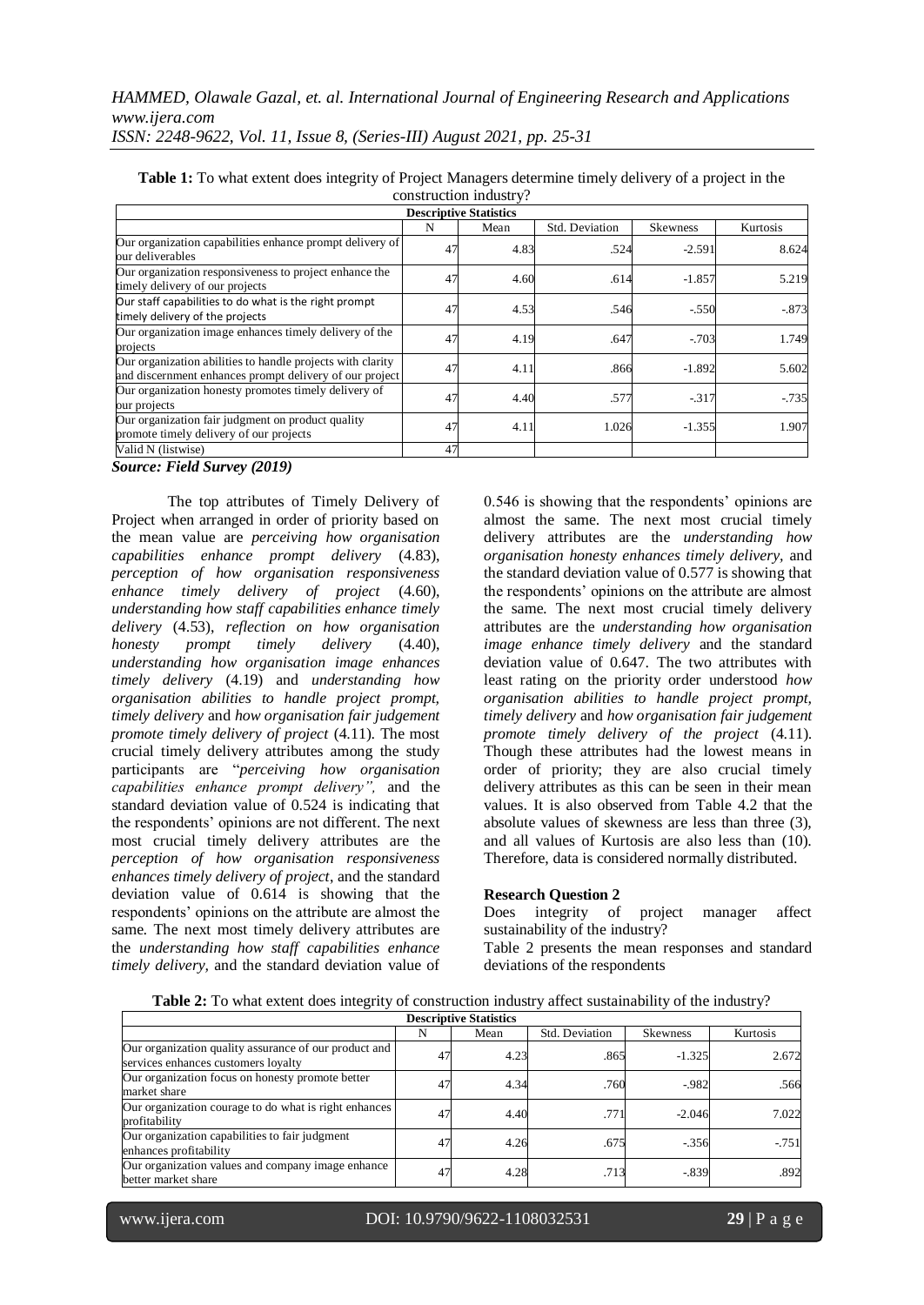# *HAMMED, Olawale Gazal, et. al. International Journal of Engineering Research and Applications www.ijera.com*

*ISSN: 2248-9622, Vol. 11, Issue 8, (Series-III) August 2021, pp. 25-31*

| Our organization prompt responsiveness to project<br>enhance profitability | 4.30 | .689 | $-886$   | .325  |
|----------------------------------------------------------------------------|------|------|----------|-------|
| Our organization respect to clients enhance client's<br>lovalty            | 4.23 | .890 | $-1.649$ | 3.541 |
| Valid N (listwise)                                                         |      |      |          |       |

*Source: Field Survey (2019)*

The top attributes of Organisation Integrity when arranged in order of priority based on the mean value are *perceiving how* organization courage to do what is right enhances profitability (4.40), *perception of how* organization focus on honesty promote better market share *project* (4.34), *understanding how* organization prompt responsiveness to project enhance profitability (4.30), *reflection on how* organization values and company image enhance better market share (4.28), *understanding how* organization capabilities to fair judgment enhances profitability (4.26) and organization quality assurance of our product and services enhances customers loyalty and organization respect to clients enhance clients loyalty (4.23). The most crucial Organisation integrity attributes among the study participants are having a standard deviation of 0.771, followed by the next most crucial with a standard deviation of 0.760, then the next most crucial with standard deviation of 0.689, and the next most crucial with standard deviation of 0.713, the next crucial attributes with standard deviations of 0.675, 0.865 and 0.890 all shows that the opinion of the respondents on the attribute are not far apart. It is also observed from Table 4.2 that the absolute values of skewness are less than three (3), and all values of Kurtosis are also less than (10). Therefore, data is considered normally distributed

# **V. SUMMARY, CONCLUSION AND RECOMMENDATION**

# **Summary**

This study used project management ethics as a major variable for assessing project success, using Total Quality Engineering Services Limited as a case study. Despite various laws and code of ethics regarding professional practices in the construction industry, some ethical misconduct is still prevalent. Notable among them integrity, honesty, organizational cultures, personal values, confidentiality of information, non-disclosure policy, organization means of communication, notwithstanding the fact that organization stability being compromised and the integrity of the construction firm is declining.

While there are many ways contesting unethical conducts, most project managers are not any such measures. As a result, the promotion and modelling of ethical behaviour is decreasing significantly. Unethical Acts in construction companies with all other elements of business must be managed by competent personnel, otherwise, the consequences of such misconducts will lead to nonsustainability of organization and joblessness for individuals.

# **Conclusion**

Conclusively, respondents agreed that integrity in terms of honesty, staff capability to doing what is right and confidentiality of information have a resultant effect on the sustainability and timely delivery of a project which enhances project success.

Therefore, since project success has been the focus of project managers, it is a necessity for the construction firms to gain its sustainability in the industry by keeping to the organization terms of agreement, stringent confidentiality of information, focus on honesty and respect to clients.

# **Recommendation**

Based on the research findings, it was recommended that:

1 The construction firms must ensure that projects are delivered on time, within budget and scope to proof integrity.

2 The construction organization must ensure that project team are motivated to give in their best during project execution to guarantee quality of project.

3 The construction firms must set quality standards for sustainability expectations and ethical code of conducts in project management.

4 The construction organization must apply the principle of honesty and fairness to promotes relationship of co-workers and clients.

# **REFERENCES**

- [1]. Andrew, D. (2005). Plato's ethical values: what lesson or today? *A-Z publcations, 6*(1), 31-43.
- [2]. Ayat, Y. (2013). *Unethical conduct among professionals in construcion industry.* The islamic Universiy, Gaza.
- [3]. Bradburn, R. (2001). *Understandind business ethics, Cornwall.* Thomson publishing Inc.
- [4]. Chow, W. (2000). Ethical belief and behaviour of managers using information technology for decision making in Hong